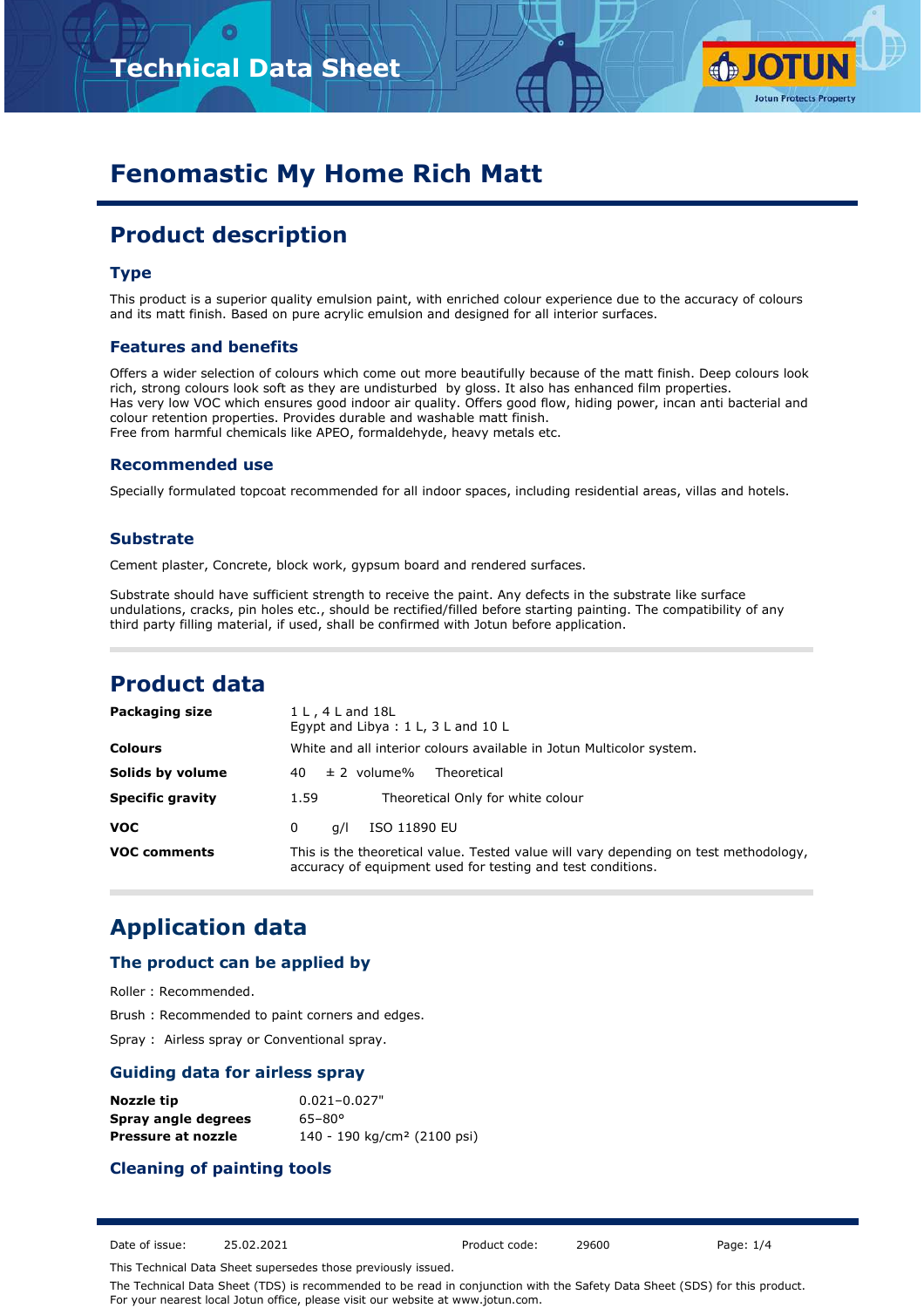

Water

### **Film thickness per coat**

#### **Typical recommended range**

| Dry film thickness                                     |             | 30 - 55 um |  |
|--------------------------------------------------------|-------------|------------|--|
| Wet film thickness                                     | 75 - 135 um |            |  |
| Film thickness will vary and is calculated as average. |             |            |  |

Theoretical spreading rate 13.3 - 7.3 m<sup>2</sup>/l

Spreading rate depends on film thickness applied, type of texture, surface porosity, imperfections, temperature, wastage during painting etc.

Maximum spread rate per coat is obtained at minimum dry film thickness and vice versa.

#### **Thinner**

Water

#### **Dilution**

Maximum 10 %

### **Conditions during application**

The temperature of the substrate should be minimum 10  $^{\circ}$ C and at least 3  $^{\circ}$ C above the dew point of the air, measured in the vicinity of the substrate. Good ventilation is usually required in confined areas to ensure proper drying.

### **Drying times**

Drying times are generally related to air circulation, temperature, film thickness and number of coats, and will be affected correspondingly.

1. Recommended data given is, for recoating with the same generic type of paint.

2. In case of multi-coat application, drying times will be influenced by the number and sequence and by the total thickness of previous coats applied.

3. The surface should be dry and free from any contamination prior to application of the subsequent coat.

| 10 °C. | -23 °C | 40 °C          |
|--------|--------|----------------|
| 12 h   | 6 h    | 2 h            |
| 16h    | 8 h    | 4 h            |
| 12 h   | 6 h    | 2 <sub>h</sub> |
|        |        |                |

### **Directions for use**

### **Surface preparation**

The substrate must be sound, clean, dry and free from dust, oil, grease, laitance etc. All traces of form release agents/curing agents must be removed. A light sanding with suitable abrasive material is recommended before application. Any resulting dust/loose particles must be removed.

### **Recommended paint system**

#### **Primer**

Fenomastic Emulsion Primer : 1 Coat

Date of issue: 25.02.2021 Product code: 29600 Page: 2/4

This Technical Data Sheet supersedes those previously issued.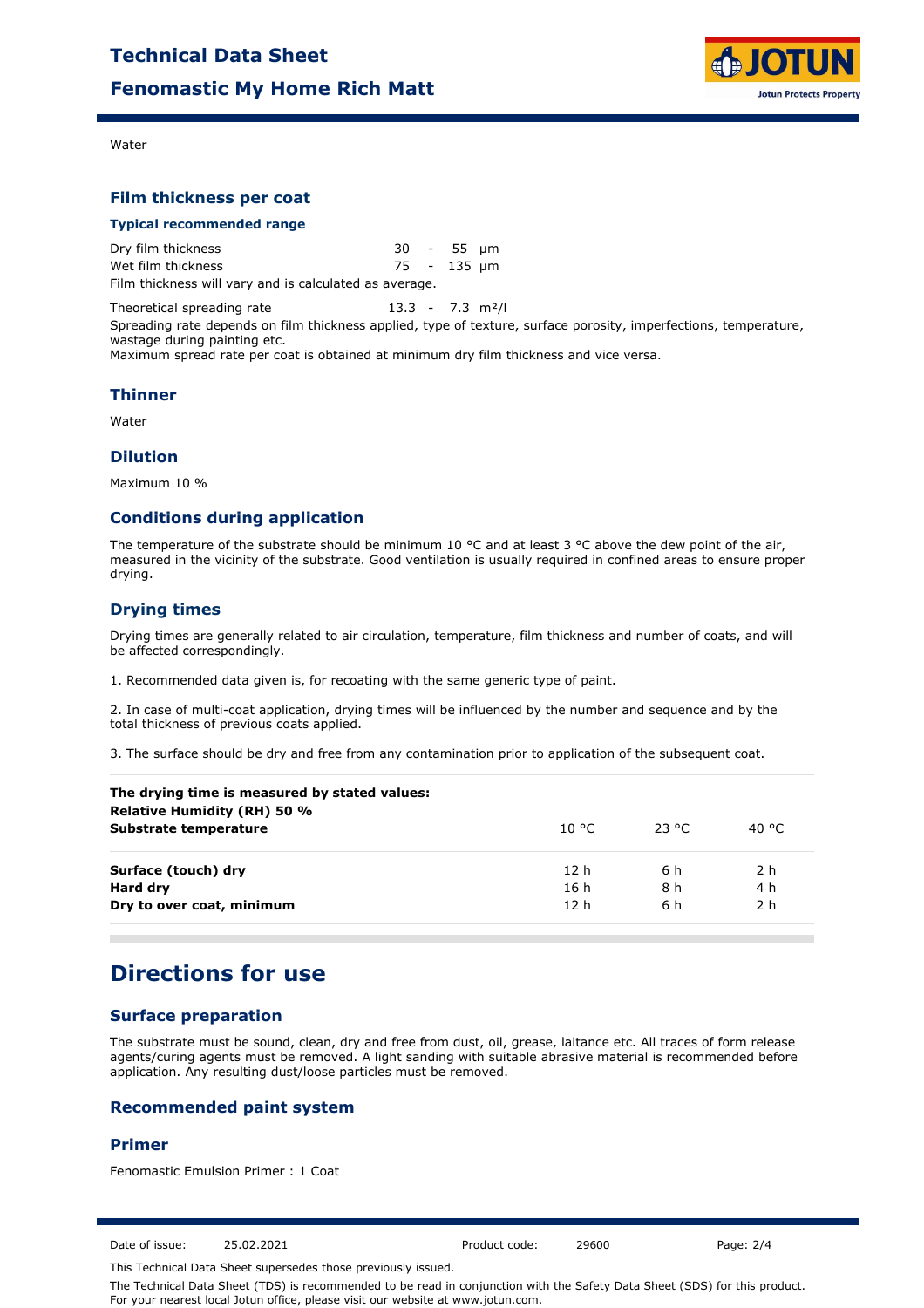## **Fenomastic My Home Rich Matt Technical Data Sheet**



### **Filler**

Stucco : 2 Coats

### **Topcoat**

Fenomastic My Home Rich Matt : 2 Coats

### **Remarks**

Other systems may be specified, depending on area of use.

Contents of packaging with different batch numbers must be mixed together before use.

Please refer to the Decorative Sales Department for technical advice.

This product is available in: United Arab Emirates, Bahrain, Kuwait, Qatar, Saudi, Oman, Egypt and Libya

### **Storage**

The product must be stored in accordance with national regulations. Keep the containers in a dry, cool, well ventilated space and away from sources of heat and ignition. Containers must be kept tightly closed. Handle with care.

## **Environmental labelling**

### **Green Building Standards**

The declared product contributes to Green Building Standard credits by meeting the following specific requirements :

LEED®v4 (2013) / LEED®v4.1 (2020):

EQ credit: Low emitting materials

- VOC content for Flat coatings (50 g/l) (CARB (SCM)2007) and emission less or equal to 0.5 mg/m3 (CDPH method 1.2 (2017))

MR credit: Building product disclosure and optimization

- Material Ingredients, Option 2: Material Ingredient Optimization, International Alternative Compliance Path - REACH optimization: Fully inventoried chemical ingredients to 100 ppm and not containing substances on the REACH Authorization list – Annex XIV, the Restriction list – Annex XVII and the SVHC candidate list. - Environmental Product Declarations. Product-specific Type III EPD (ISO 14025;21930, EN 15804).

BREEAM® International (2016)

- Hea 02: VOC emission ((ISO 16000 - series (2006) or CDPH method 1.2 (2017)) and the VOC content for Interior matt walls and ceilings (10 g/l) - Mat 01: Product-specific Type III EPD (ISO 14025;21930, EN 15804).

Additional certificates and approvals may be available on request.

### **Certificates**

Scrub resistance : 10,000 scrubs : DIN 53778

Free from heavy metals : ASTM D 3335

Date of issue: 25.02.2021 Product code: 29600 Page: 3/4

This Technical Data Sheet supersedes those previously issued.